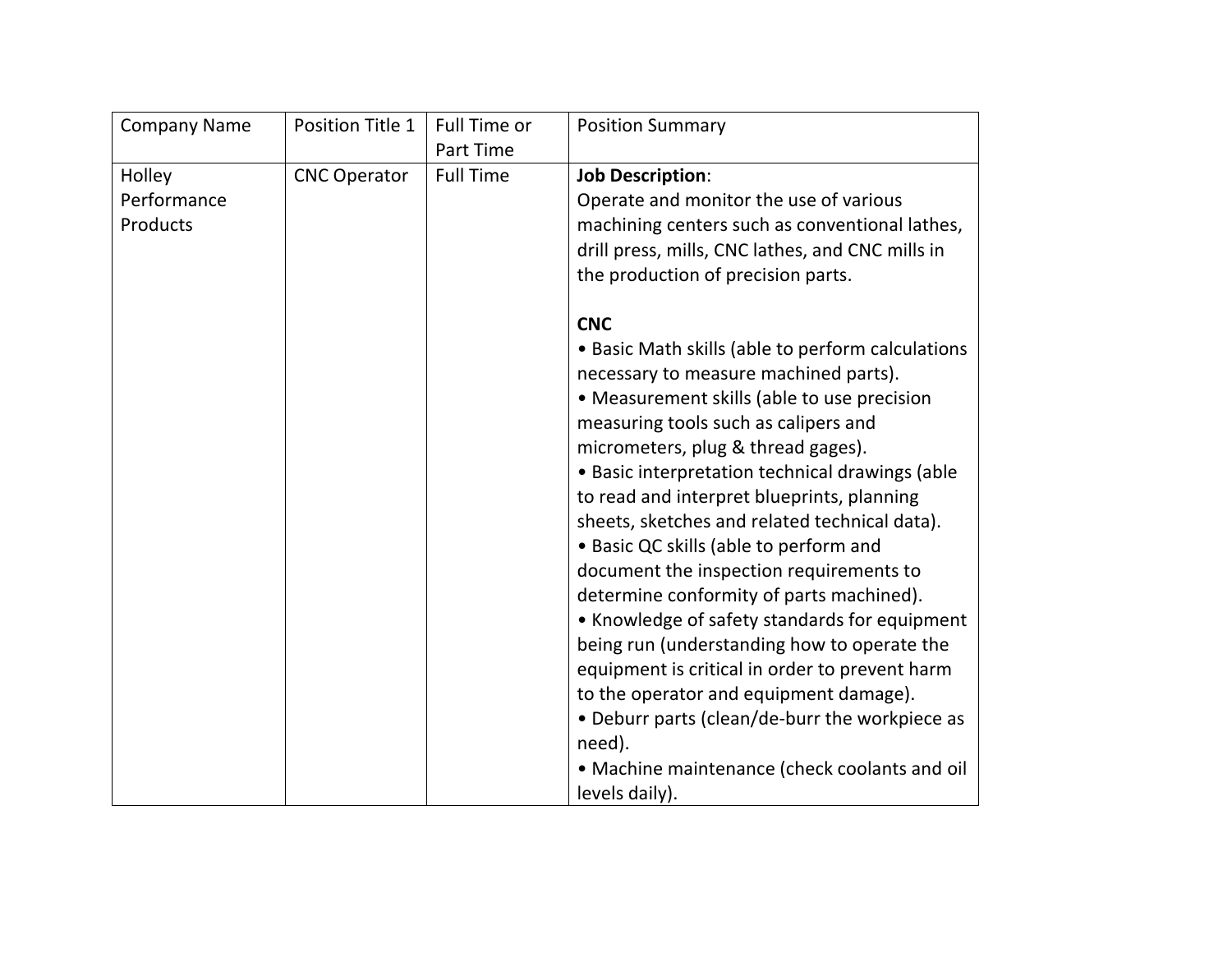|                        |                  | • House Keeping (clean machine and work area<br>at the end of the shift). |
|------------------------|------------------|---------------------------------------------------------------------------|
|                        |                  | • Documents actions (production, scrap, quality                           |
|                        |                  |                                                                           |
|                        |                  | issues and maintenance needs) by completing                               |
|                        |                  | required paper and/or electronic logs.                                    |
| <b>Stock Handler</b>   | <b>Full Time</b> | <b>Position Requirements:</b>                                             |
|                        |                  | • Adhere to a safety first and clean as you go                            |
|                        |                  | expectation at all times in all work areas                                |
|                        |                  | • Contribute to the operation by working in a                             |
|                        |                  | <b>TEAM environment</b>                                                   |
|                        |                  | • Accurately sort and count part numbers and                              |
|                        |                  | prepare for rack storage                                                  |
|                        |                  | • Unload containers of parts and palletize by                             |
|                        |                  | part number                                                               |
|                        |                  | • Perform RF scanner tasks to put away parts                              |
|                        |                  | into location                                                             |
|                        |                  | • Accurately and efficiently stock parts to a                             |
|                        |                  | shelf/location within the Distribution Center                             |
|                        |                  | • Perform other warehouse tasks as assigned                               |
|                        |                  | by Receiving Leadership                                                   |
| <b>Technical Sales</b> | <b>Full Time</b> | Summary:                                                                  |
|                        |                  |                                                                           |
| Representative         |                  | This position is responsible for providing world                          |
|                        |                  | class customer service and technical support to                           |
|                        |                  | Holley customers across all Holley brands which                           |
|                        |                  | include Holley, Holley EFI, Hooker, NOS, Earl's,                          |
|                        |                  | Quick Fuel, Flowtech, Mr. Gasket, Hays, Quick                             |
|                        |                  | Time, Lakewood, Demon, Flowmaster, B&M,                                   |
|                        |                  | Hurst and Weiand brands.                                                  |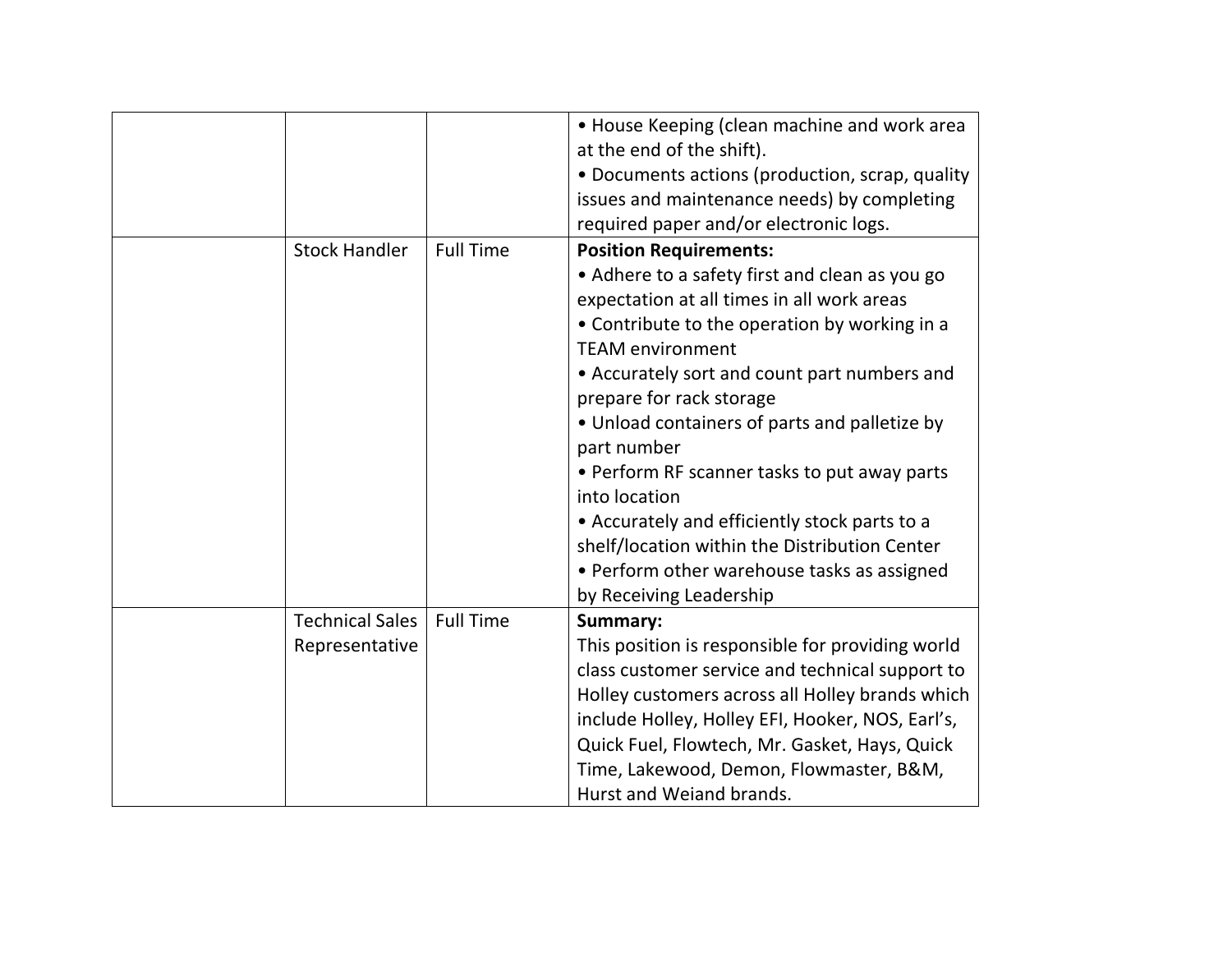|          |                  | The selected candidate will spend most of        |
|----------|------------------|--------------------------------------------------|
|          |                  | his/her time answering product questions,        |
|          |                  | resolving technical issues as well as selling    |
|          |                  | products to consumers. Prior experience          |
|          |                  | working with cars/trucks as well as any sales or |
|          |                  | customer service skills is preferred.            |
|          |                  | Holley offers a competitive salary and benefits  |
|          |                  | including health insurance and 401(k). Our       |
|          |                  | employee product purchase program is one of      |
|          |                  | the best in the industry. If you are building a  |
|          |                  | project Car or Truck you will LOVE this          |
|          |                  | program.                                         |
|          |                  |                                                  |
|          |                  | <b>Key Job Elements:</b>                         |
|          |                  | • Provide world class customer service           |
|          |                  | • Answer customer product questions and          |
|          |                  | technical questions                              |
|          |                  | • Assist customers through the sale process      |
|          |                  | • Document and report technical or quality       |
|          |                  | issues to product teams                          |
|          |                  | • Provide suggestions for new products           |
| Utility  | <b>Full Time</b> | <b>Summary of Job Duties:</b>                    |
| Operator |                  | • Must be able to do small parts assembly        |
|          |                  | based on standardized work instructions in       |
|          |                  | allotted cycle time established.                 |
|          |                  | • Requires use of hand tools including light to  |
|          |                  | medium overhanging air equipment.                |
|          |                  | • Ability to use a pallet jack in moving product |
|          |                  | as needed                                        |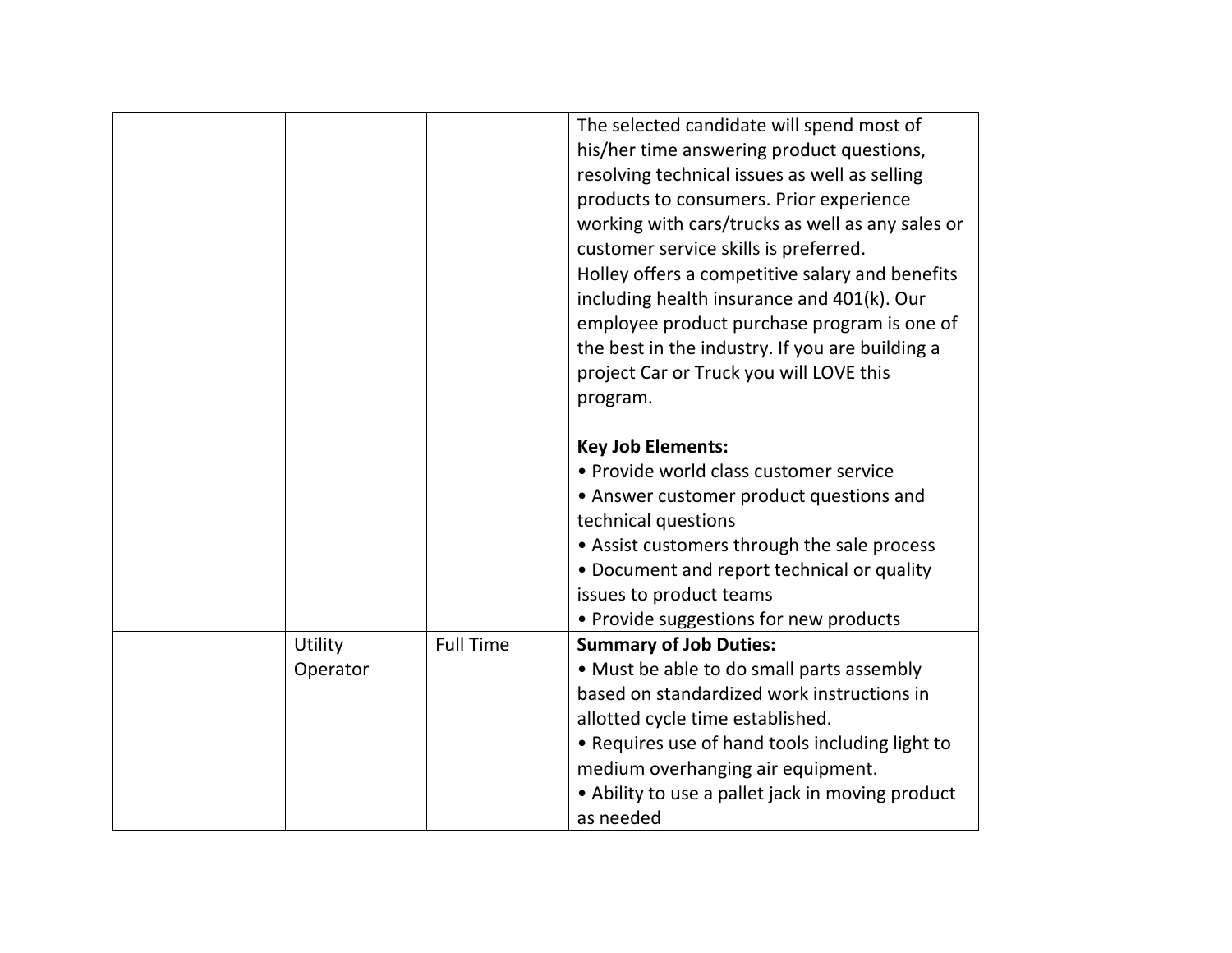|           |                  | • Must be able to reassemble components into<br>subassemblies or finished product at any<br>workstation at a productive pace.<br>• Must remain flexible and have the ability to<br>learn and move into other positions within this<br>business unit.<br>• Capable of learning to read Bill of Material<br>listing in order to pull necessary component<br>parts for assembly.<br>• May be required to use quality measurement<br>tools (i.e. plug gages, depth gages, calipers,<br>etc.).                                                                                                                                         |
|-----------|------------------|-----------------------------------------------------------------------------------------------------------------------------------------------------------------------------------------------------------------------------------------------------------------------------------------------------------------------------------------------------------------------------------------------------------------------------------------------------------------------------------------------------------------------------------------------------------------------------------------------------------------------------------|
| Warehouse | <b>Full Time</b> | <b>Position Requirements:</b>                                                                                                                                                                                                                                                                                                                                                                                                                                                                                                                                                                                                     |
| Operator  |                  | • Piece pick or full case picking of components<br>accurately from designated locations per pick<br>tickets or written instructions.<br>• Be able to perform RF scanner driven stocking<br>and put-away functions<br>• Be able to lift up to 50lbs when needed and<br>work actively on your feet at least 7 hours per<br>day.<br>• Adhere to a safety first and clean as you go<br>expectation at all times in all work areas<br>• Basic computer experience using windows-<br>based applications which is required to use the<br><b>RF</b> scanner<br>• Experience with "Voice" driven picking or<br>material handling is a plus |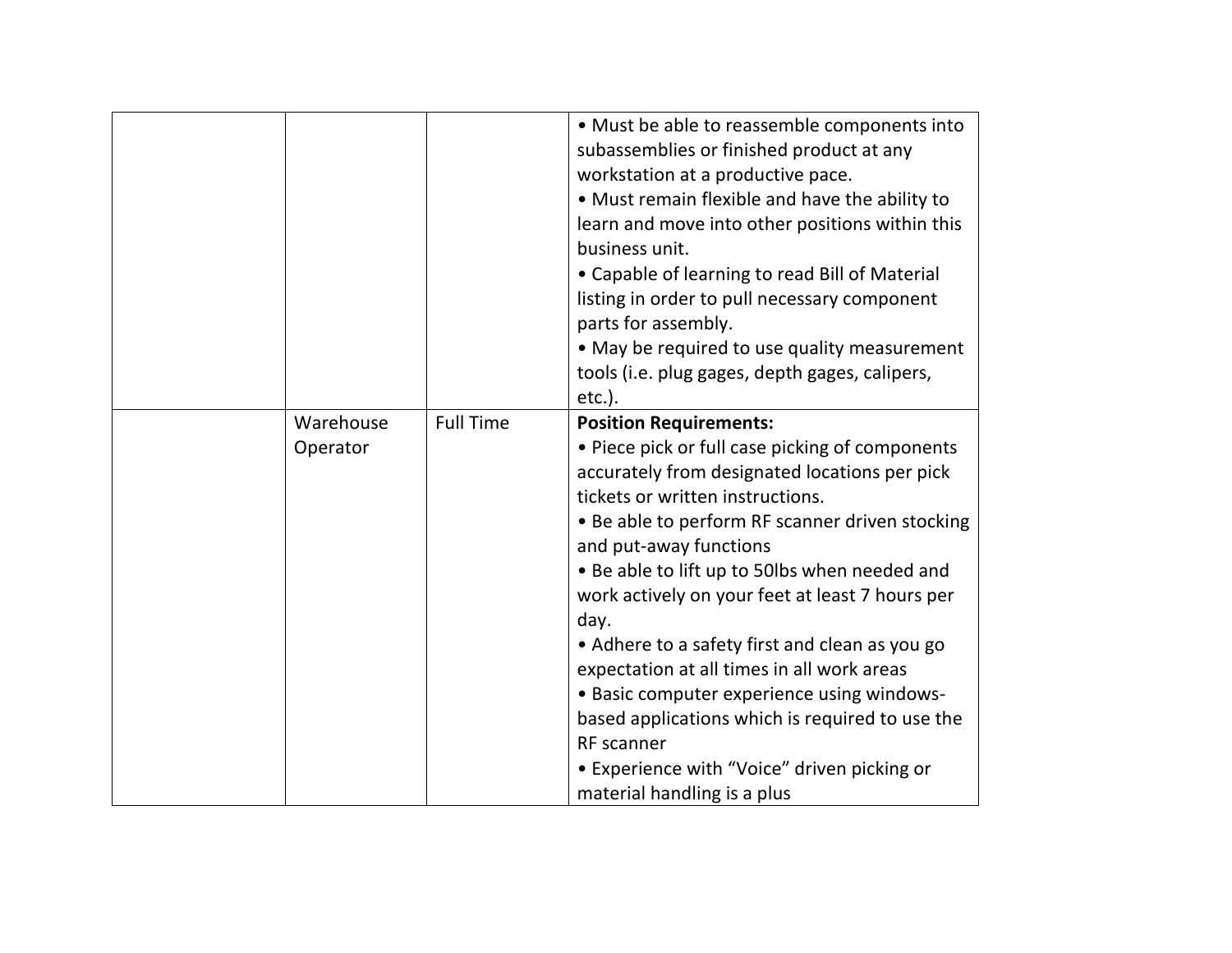|        |                  | • High School diploma or GED obtained from an<br>accredited institution preferred<br>• Ability to learn and use Holley's Syteline<br>system, such as inquiry, mass location<br>transfers, pick confirm and ship confirm<br>transactions<br>• Small parcel packaging / processing                                                                                                                                                                                                                    |
|--------|------------------|-----------------------------------------------------------------------------------------------------------------------------------------------------------------------------------------------------------------------------------------------------------------------------------------------------------------------------------------------------------------------------------------------------------------------------------------------------------------------------------------------------|
| Welder | <b>Full Time</b> | <b>Description of Job</b><br>Prepare, assemble, fabricate, and weld<br>premium quality stainless steel headers and<br>exhaust systems in a production environment<br>from pre-engineered fixtures and pre-<br>bent/purchased components. Job could also<br>include other duties including but not limited<br>to; cleaning finished products, packaging<br>finished products, and basic end forming and<br>notching operations. This position has the<br>potential to evolve into a leadership role. |
|        |                  | <b>Job Skills and Knowledge</b><br>Ability to setup welders to produce<br>cosmetically pleasing spatter free welds<br>MIG and TIG process knowledge<br>required<br>Ability to troubleshoot welding<br>equipment<br>Working knowledge of basic fabrication<br>equipment (saws, grinders, etc)<br>Ability to use weld fixtures                                                                                                                                                                        |